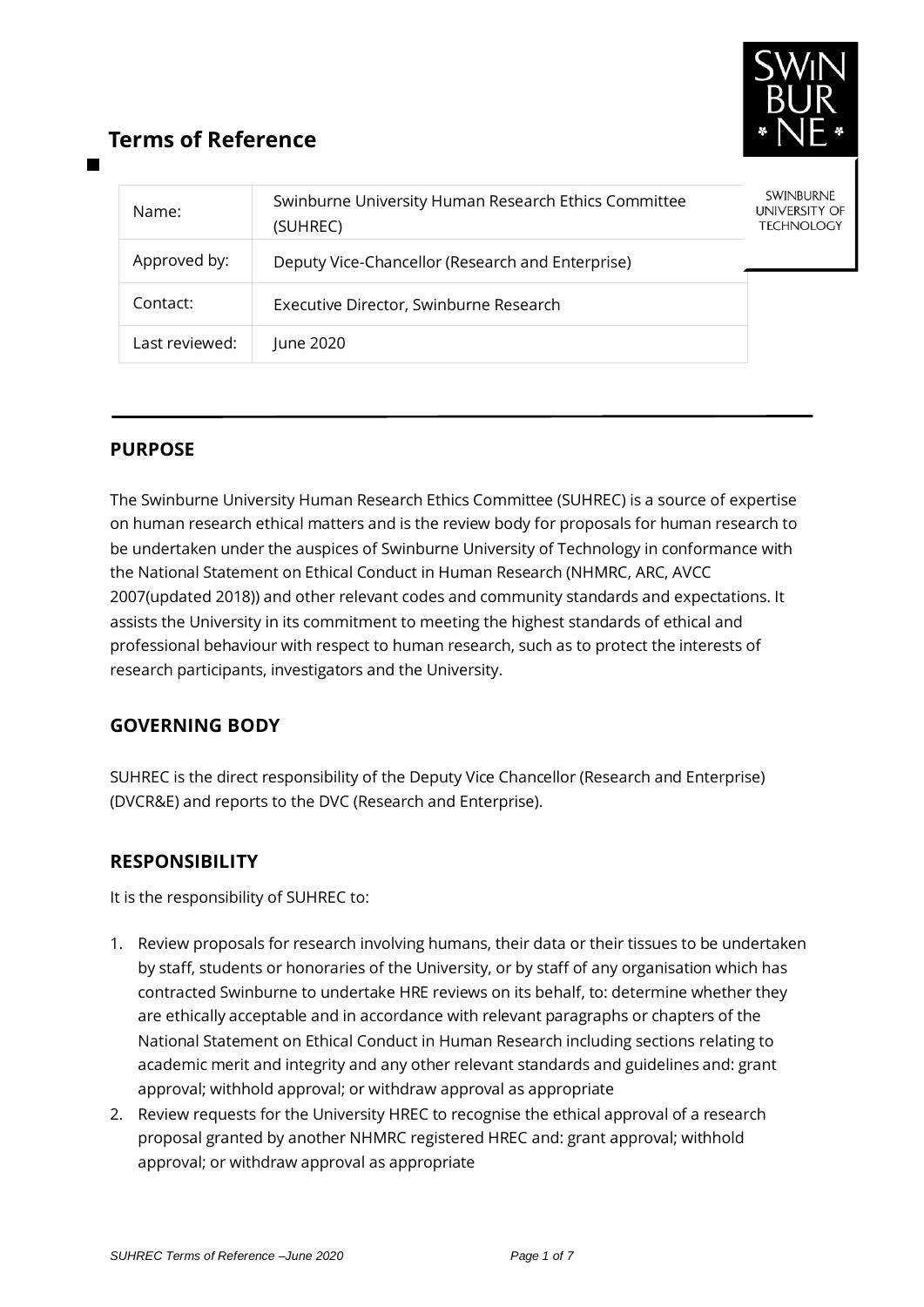- 3. Provide advice to the University as appropriate with respect to the ethical conduct of human research, having due regard to national, international and professional codes of conduct and community standards and expectations
- 4. Establish regular or *ad hoc* sub-committees or working parties and/or the appointment of regular or *ad hoc* committee delegates with reviews and approvals reported to/ratified at subsequent SUHREC meetings
- 5. Monitor the conduct of approved research protocols through the receipt of annual and completion reports
- 6. Provide reports on its activities to senior management as requested and to external regulatory bodies as required
- 7. Support the development and extension of university-wide education in human research
- 8. Advise on, revise and approve guidelines and procedures to assist in the performance of its role
- 9. Review its operation on an annual basis.

# **COMPOSITION**

#### **Membership**

Membership should meet the standards outlined in the National Statement.. There should be equal numbers of men and women, and at least one third of the members should be from outside the institution. No member may fulfil more than one of the categories at the same time but may move into another appropriate category as required to remain quorate. The term of office is defined in the table below but individual appointments remain at the discretion of the DVC (R&E). Non-Swinburne members are offered indemnity but are not remunerated.

| <b>Name</b>                                            | <b>Type of</b> | <b>Term of Office</b> |
|--------------------------------------------------------|----------------|-----------------------|
|                                                        | Appointment    |                       |
| Chairperson with suitable experience and whose         | Chair          | Two years with option |
| other responsibilities will not impair SUHREC's        |                | to renew in two-year  |
| capacity to carry out its obligations                  |                | periods; maximum term |
|                                                        |                | of 6 years            |
| At least one layman with no affiliation with Swinburne | Member         | Two years with option |
| University and does not currently engage in medical,   |                | to renew in two-year  |
| scientific, legal or academic work                     |                | periods; maximum term |
|                                                        |                | of 6 years            |
| At least one laywoman with no affiliation with         | Member         | Two years with option |
| Swinburne University and does not currently engage     |                | to renew in two-year  |
| in medical, scientific, legal or academic work         |                | periods; maximum term |
|                                                        |                | of 6 years            |
| Person(s) with knowledge of and current experience     | Member         | Two years with option |
| in the professional care, counselling or treatment of  |                | to renew in two-year  |
| people                                                 |                | periods; maximum term |
|                                                        |                | of 6 years            |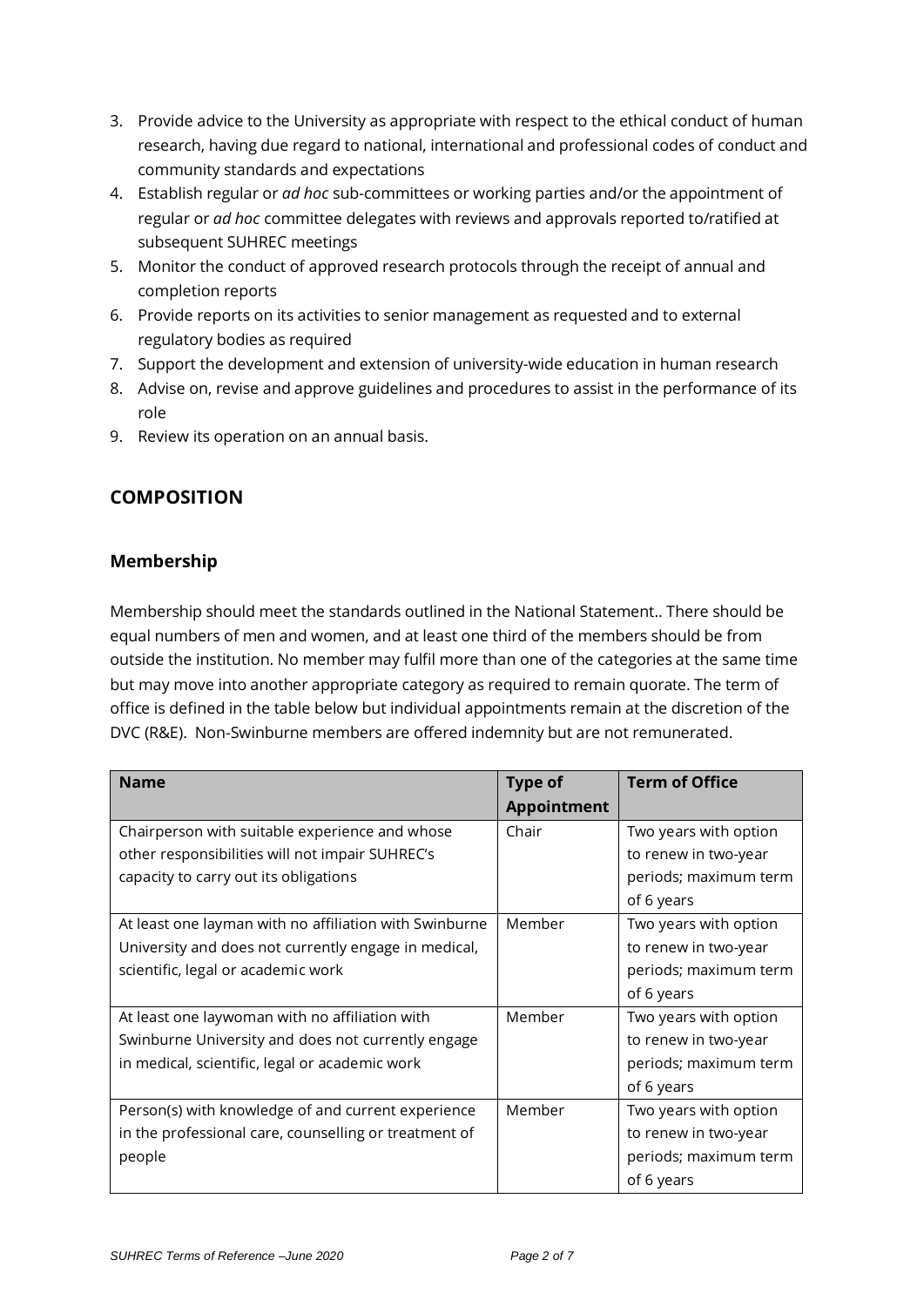| Person(s) who performs a pastoral care role in a      | Member | Two years with option |
|-------------------------------------------------------|--------|-----------------------|
| community                                             |        | to renew in two-year  |
|                                                       |        | periods; maximum term |
|                                                       |        | of 6 years;           |
| Lawyer(s) who is preferably not engaged to advise the | Member | Two years with option |
| University                                            |        | to renew in two-year  |
|                                                       |        | periods; maximum term |
|                                                       |        | of 6 years            |
| Persons (at least two) with current research          | Member | Two years with option |
| experience relevant to the research proposals to be   |        | to renew in two-year  |
| considered                                            |        | periods; maximum term |
|                                                       |        | of 6 years            |
| Pool of inducted members may be appointed to any      | Member | Two years with option |
| of the categories above as required and provided that |        | to renew in two-year  |
| they meet the category requirements                   |        | periods; maximum term |
|                                                       |        | of 6 years            |
| Additional members may be appointed as required       | Member | As required           |
|                                                       |        |                       |

#### **Method of Appointment - Chair**

The Chair is appointed by the Vice Chancellor. In the event of an emergent vacancy, an Acting Chair may be appointed by the Deputy Vice Chancellor (R&E). Where the Chair is absent from a meeting, a member present will be selected to chair the meeting. The Acting Chair will be appointed from a pool of available present and past SHESC Chairs.

# **Method of Appointment – Deputy Chair**

A Deputy Chair is appointed by the Chair from the members as required. If the Chair is unable to do so, the appointment of the Deputy Chair will be made by a Swinburne Research representative

#### **Method of Appointment – Members**

- 1. Members, including those in the pool, will be appointed by the DVC(R&E) through a process involving consultation with the Chair and other parties as appropriate to ensure membership accords with the National Statement.
- 2. The DVC(R&E) may terminate in writing the appointment of any member if the DVC(R&E) is of the opinion that:
	- a. It is necessary for the proper and effective functioning of SUHREC;
	- b. The person is no longer qualified or fit to serve on SUHREC; or
	- c. The person has failed to carry out their duties as a SUHREC member.
- 3. If a member is to be reappointed, there must be at least two years between appointments.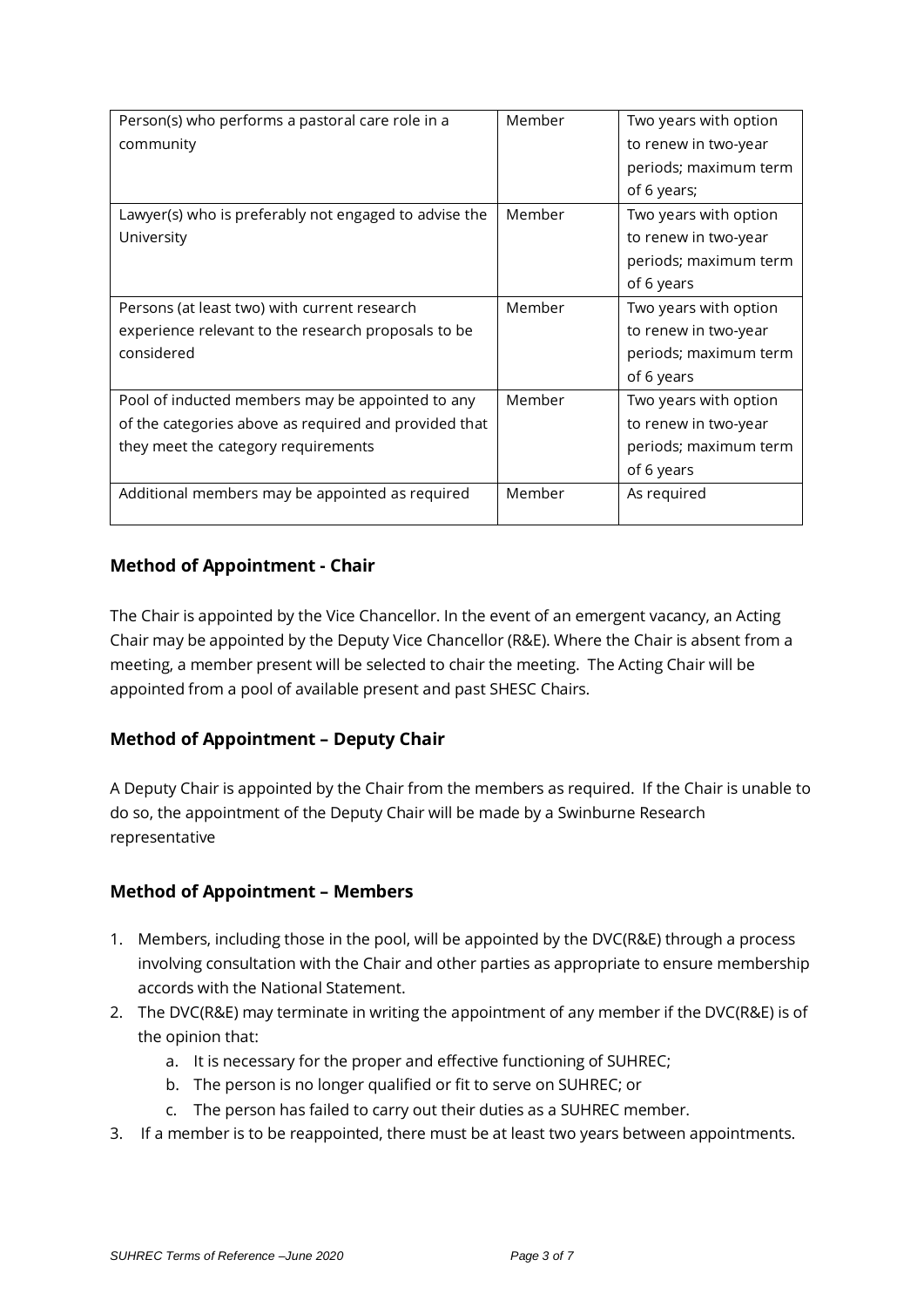#### **Method of Appointment – Secretary**

The Secretary or Ethics Administration Officer(s) will be appointed by Swinburne Research.

# **OPERATING PROCEDURES**

#### **Meetings**

- 1. Meeting dates and agenda closing dates will be published on the Swinburne Ethics website.
- 2. Meeting documents will only be provided electronically.
- 3. SUHREC shall meet in an ordinarily deliberative capacity at least ten times a year.
- 4. SUHREC may convene 'by circulation'.
- 5. The DVC(R&E) or delegate can attend any meeting of SUHREC or any of its sub-committees and can raise items for discussion or deliberation regarding the management of human research activity.
- 6. SUHREC can consult expert opinion or participant advocates from outside its membership as appropriate.

SUHREC appoints a number of University researchers in an advisory capacity that are expert in review of indigenous research. The advisers are allocated to review applications to SUHREC that involve indigenous research. The advisers provide their written comments to SUHREC and these are incorporated in any Committee feedback to applicants.

- 7. The Chair has the right to invite attendance at meetings as appropriate.
- 8. SUHREC will maintain due confidentiality in all deliberation.
- 9. SUHREC members may be invited to participate in a Swinburne Human Ethics Sub Committee (SHESC) meeting or Negligible Risk Review (NRR).
- 10. No committee or sub-committee member or delegate shall adjudicate on any item of business in which they may personally be involved and other aspects of the University's policy on conflict of interest shall be maintained.

# **Quorum**

Unless otherwise prescribed by external regulatory requirements, the quorum for meetings will be 8 members, including the Chair or Deputy Chair. The time of cancellation of the meeting due to lack of sufficient numbers is at the discretion of the Chair.

When a member of each category of membership as designated in the National Statement cannot be present, members may provide written comments for consideration at the meeting. Members allocated as primary reviewers who cannot attend a meeting must provide written comments for consideration at the meeting.

# **Standards and Duties of Membership**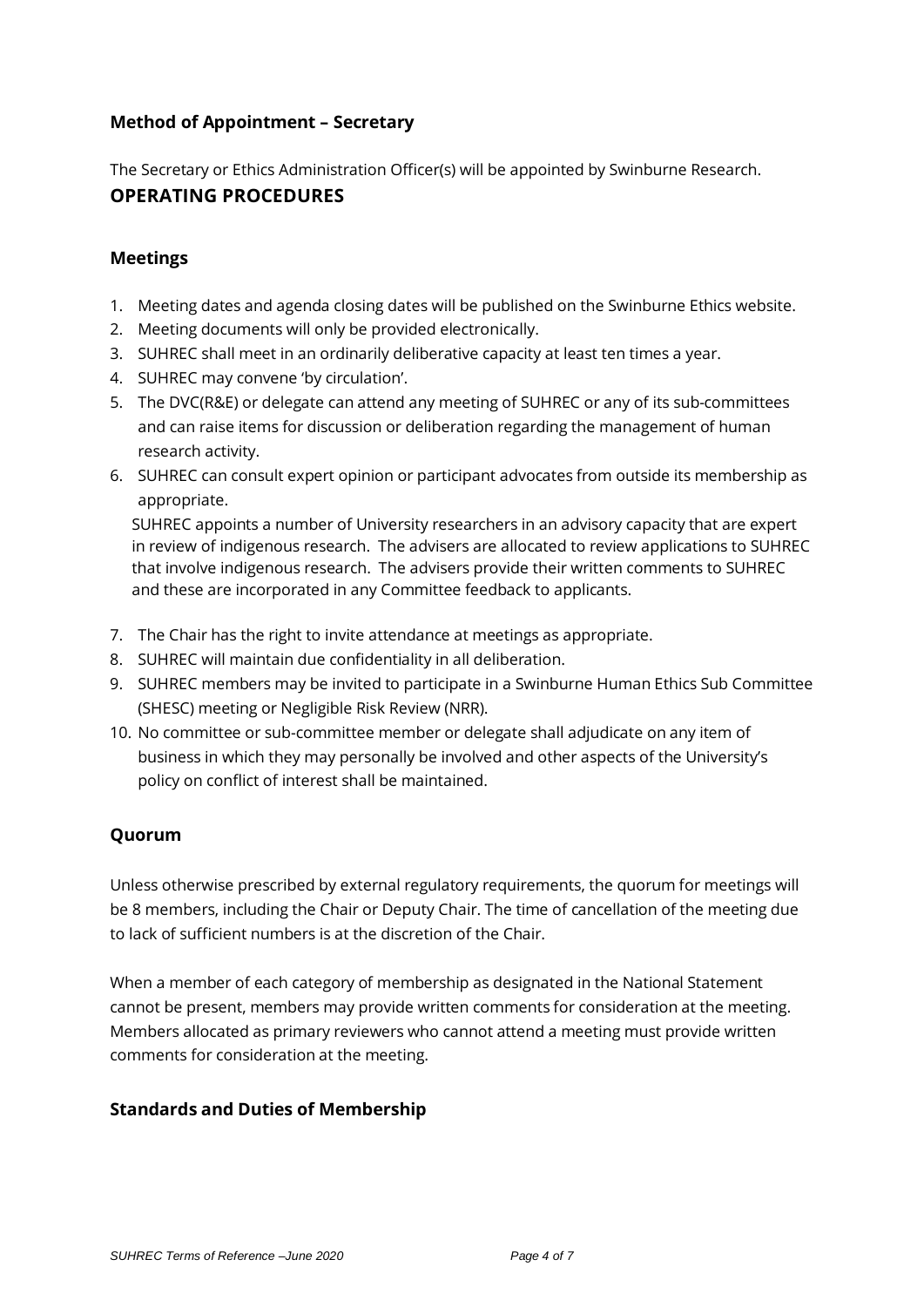Proper attention is required to issues of due process and diligence, confidentiality, vested and conflict of interest; and facilitation of ethically sound human research activity. More particularly, members of SUHREC are expected to:

- Have (or gain) familiarity with the *National Statement on Ethical Conduct in Human Research*
- **EXECT** act honestly in good faith and with integrity
- exercise due care, skill and diligence in undertaking their duties
- not misuse the position or information provided and act at all times in the interests of the University as a whole and SUHREC
- attend meetings on a regular basis (or as appropriate for an alternate member)
- attend formal human research ethics training as required, in compliance with National Statement section 5.2. 23 (c)
- seek information and understanding about the role and function of SUHREC and its subcommittees
- make an informed assessment of proposals submitted to SUHREC or SHESC as part of due deliberation
- contribute to the advancement of ethically sound research proceeding under Swinburne University's auspices
- disclose, in accordance with Swinburne University's procedures, related interests where those interests could potentially lead to a conflict of interest and, where a potential conflict may arise, abstain from deliberation on the matter concerned
- **•** maintain confidentiality.

#### **Method of deliberation**

Decisions should be reached by general agreement, which need not involve unanimity.

# **Accountability**

- 1. SUHREC will provide copies of its meeting minutes to the office of the DVC(R&E) as requested.
- 2. SUHREC will provide an annual report to the DVC(R&E) containing a summary of:
	- a. The number of research ethics proposals received, reviewed, approved and rejected by SUHREC and its sub-committees
	- b. Any complaints received either from researchers concerning the conduct of SUHREC and its sub-committees, or from participants and others concerning the conduct of research approved by SUHREC
	- c. Any changes in membership of SUHREC and its sub-committees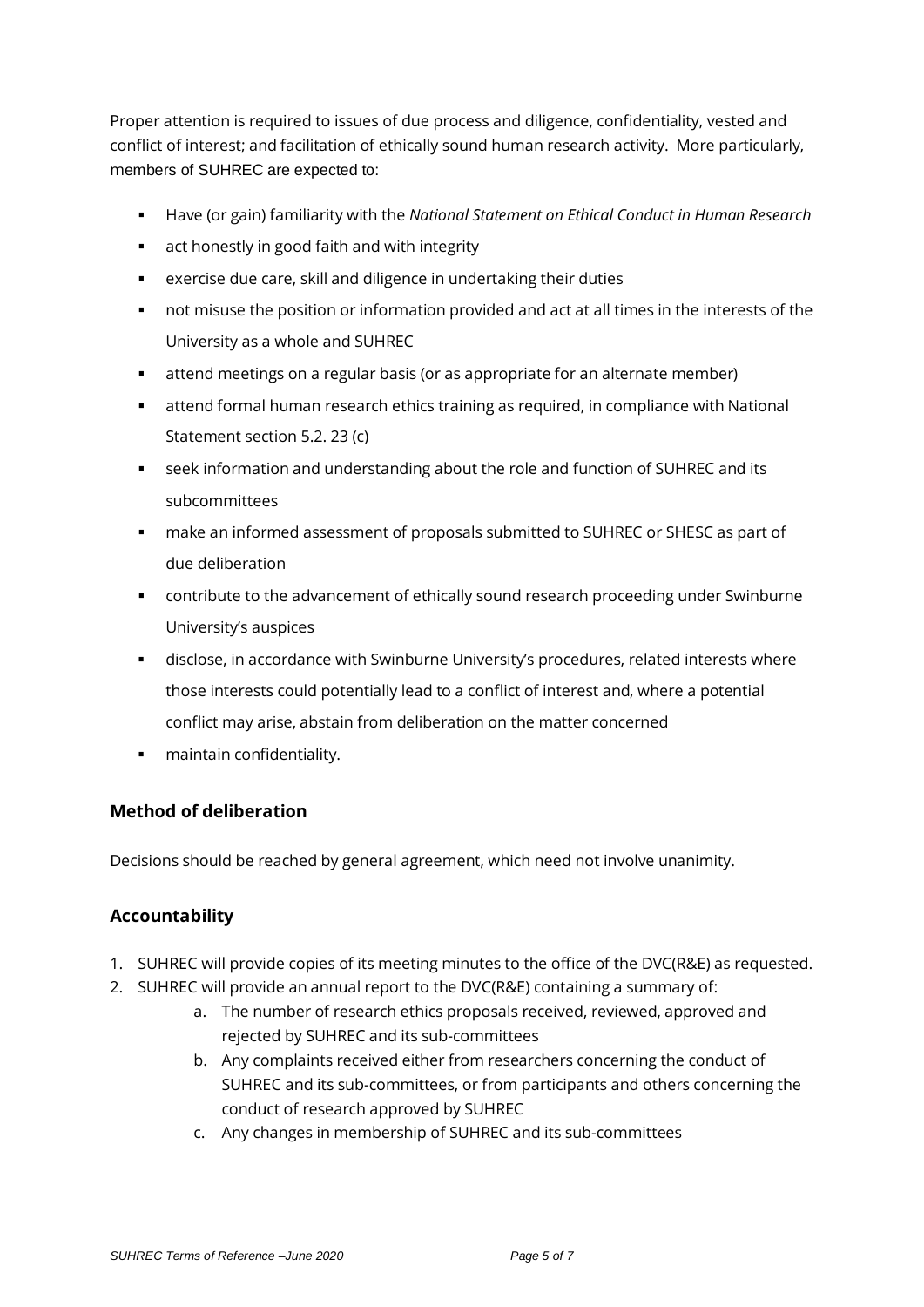- d. Any changes in procedures used for the performance of its functions; and any changes in staffing levels and personnel providing administrative support to SUHREC.
- 3. The Chair of SUHREC will review any reports of activities of SUHREC, whether to Swinburne or to the NHMRC, or other external bodies.
- 4. SUHREC, through the Chair, may at any time bring to the attention of the DVC(R&E) any issues of significant concern which merit prompt consideration and attention.